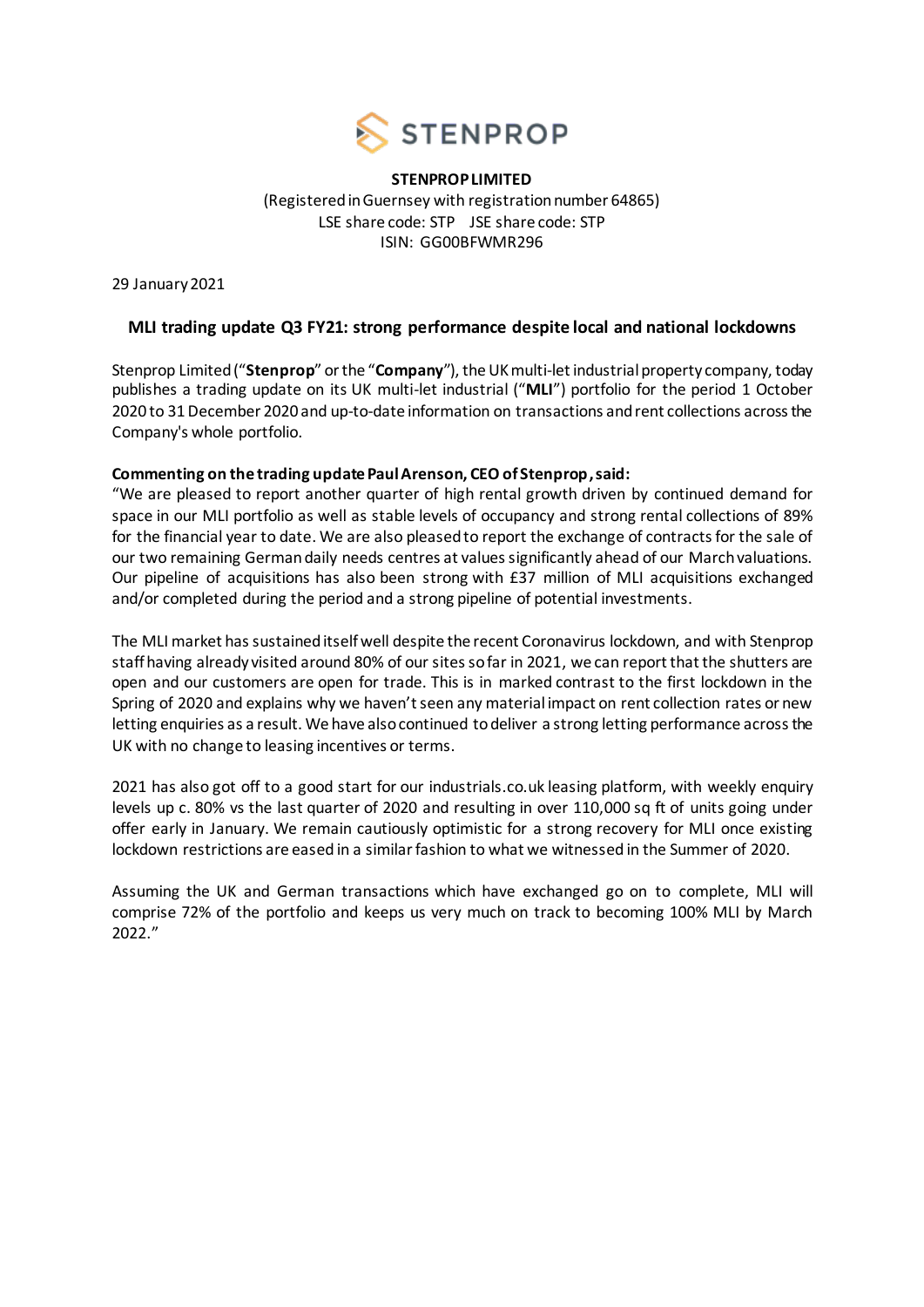# **Strong rent uplifts at lease expiry and renewal**

- 25% average uplift on the previous passing rent on new lettings (previous quarter: 16%) and 24% on lease renewals (previous quarter: 16%).
- £1.51 million per annum of new rental income<sup>1</sup> contracted through 39 new lettings (previous quarter: 58) and 18 lease renewals (previous quarter: 19) over 236,701 sq ft.
- Like-for-like passing rent up 0.8% during the quarter (previous quarter: 2.5%) and up 3.6% over 12 months.
- As at 31 December 2020, the estimated rental value of the portfolio (£5.90/sq ft) remained at a 9.6% premium to the average passing rent (£5.38/sq ft), providing continued potential for uplifts in rent at lease expiry and renewal.
- Rental incentives remain steady on new lettings and renewals with average rent-free incentives of 2.8months on an average lease term of 4.7 years (3.5 years to earliest break) (previous quarter: 2.5 months on term of 3.6 years (2.6 years to earliest break)).
- Occupancy across the MLI portfolio stable at 93.1% as at 31 December 2020 (30 September: 93.3%, 30 June: 92.0%, 31 March: 91.0%).
- During the period we concluded significant lettings with two of our top 10 largest Industrials customers:
	- o A lease renewal of 62,900 sq ft at Shire Court, in Mansfield, on a ten-year term with a break in year five and a six-month rent-free incentive at a rent 20.6% ahead of previous terms.
	- o A new letting at Kirkstall Industrial Park in Leeds on a 39,900 sq ft unit where the previous tenant had recently gone into administration. The new lease is for a term of 15 years (with a tenant break in year 10) with no rent free and at a rent reflecting a 12.3% premium to the previous passing rate.

### **A promising start to 2021 for industrials.co.uk leasing and enquiries**

- Industrials.co.uk website users up 2.2% over the quarter (previous quarter: +19%), and up 68% year on year.
- While total leads were down 8% for the quarter, as the second wave of Coronavirus took hold, by 31 December 2020, 70 lease transactions were under offer over a total of 243,000 sq ft of space, outperforming the previous quarter (Q2: 49 deals on 208,000 sq ft).
- A further 8 lease transactions had exchanged and were awaiting completion on a total of 26,000 sq ft (previous quarter: 9 deals over 20,000 sq ft).
- Average weekly enquiries in the first three weeks of January were 80% higher than the previous quarter, which has led to over 96,000 sq ft of additional leasing transactions being placed under offer in January.
- As at 27 January 2021, there were over 300,000 sq ft of leasing transactions under offer, of which 112,000 sq ft related to new lettings on currently vacant space and the remainder relates to lease renewals with existing customers.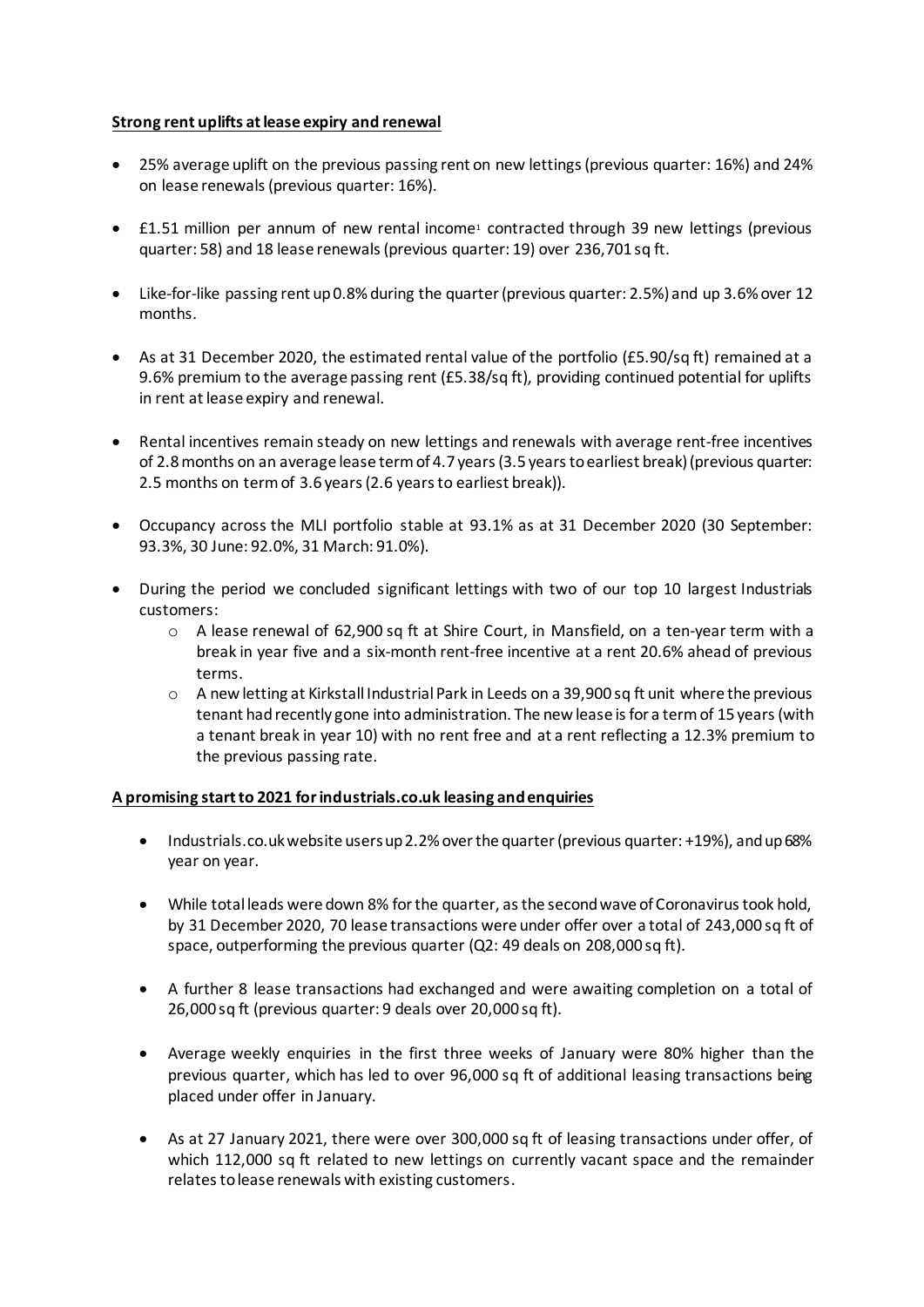## **Rent collections robustdespite lockdown**

|                           | <b>Monthly Rents (2020/2021)</b> |      |         |     |       | <b>Quarterly Rents</b><br>(2020/2021) |      |                                                                                                 |      |      | <b>Total</b> |
|---------------------------|----------------------------------|------|---------|-----|-------|---------------------------------------|------|-------------------------------------------------------------------------------------------------|------|------|--------------|
| County / Sector           |                                  |      |         |     |       |                                       |      | Apr-Aug September October November December January April-June July – Sept Sept - Dec Dec - Mar |      |      |              |
| <b>UK MLI</b>             | 88%                              | 87%  | 89%     | 87% | 83%   | 56%                                   | 95%  | 94%                                                                                             | 92%  | 69%  | 85%          |
| <b>UK Urban Logistics</b> |                                  |      |         |     |       |                                       | 100% | 100%                                                                                            | 100% | 100% | 100%         |
| <b>Guernsey Office</b>    |                                  |      |         |     |       |                                       | 100% | 100%                                                                                            | 100% | 100% | 100%         |
| <b>Germany</b>            | 92%                              | 99%  | $100\%$ | 93% | 93%   | 76%                                   |      |                                                                                                 |      |      | 95%          |
| <b>Switzerland</b>        | 30%                              | 100% | 100%    | 50% | $0\%$ | $0\%$                                 |      |                                                                                                 |      |      | 40%          |
| <b>Total</b>              | 89%                              | 94%  | 95%     | 87% | 82%   | 61%                                   | 96%  | 96%                                                                                             | 95%  | 79%  | 89%          |

As at close of business on 21 January 2021, Stenprop can report the following rent collection statistics:

December monthly and quarterly collections remain on course to equal or beat the best collection rates seen since the pandemic struck in April 2020.

# **Exchange or completed £37 million of new MLI acquisitions and £51 million of sales at a 19% premium to March 2020 valuations**

- **Acquisition of Mandale Business Park in Durham** on 10 November 2020 for £11,200,000, reflecting a net initial yield of 6.65% and a capital value of £82 psf.
- **Acquisition of Phoenix Industrial Estate in West Bromwich** on 13November 2020 for £2,770,000, reflecting a net initial yield of 7.2% and a capital value of £59 psf.
- **Acquisition of The Levels at Capital Business Park in Cardiff** on 3 December 2020 for £6,250,000, reflecting a net initial yield of 6.3% and a capital value of £77 psf.
- **Acquisition of R6 Industrial Estate in Edinburgh**on 17 December 2020 for £3,900,000, reflecting a net initial yield of 6.4% and a capital value of £122 psf.
- **Acquisition of Otterwood Square Industrial Estate in Wigan** on 18 December 2020 for £1,670,000, reflecting a net initial yield of 6.6% and a capital value of £89 psf.
- **Acquisition of Newburn Riverside Industrial Estate in Newcastle Upon Tyne –** on 2 December 2020, we exchanged contracts to acquire this property for £10,900,000, reflecting a net initial yield of 6.8% and a capital value of £93 psf. Completion is due in February 2021 subject to closing conditions being met.
- **Disposalof Victoria Centre in Berlin –** on 18 December 2020, we exchangedcontracts on the sale of this asset for €37,450,000, reflecting a 19% (€6.05 million) premium to the 31 March 2020 book value and equating to the 30 September 2020 book value. Completion of the sale is anticipated by the end of March 2021, subject to closing conditions being met.
- **Disposal of Hermann Quartierin Berlin –** on 28 December 2020, we exchanged contracts on the sale of this asset for €30,800,000, reflecting a 19% (€5.00million) premium to the 31 March 2020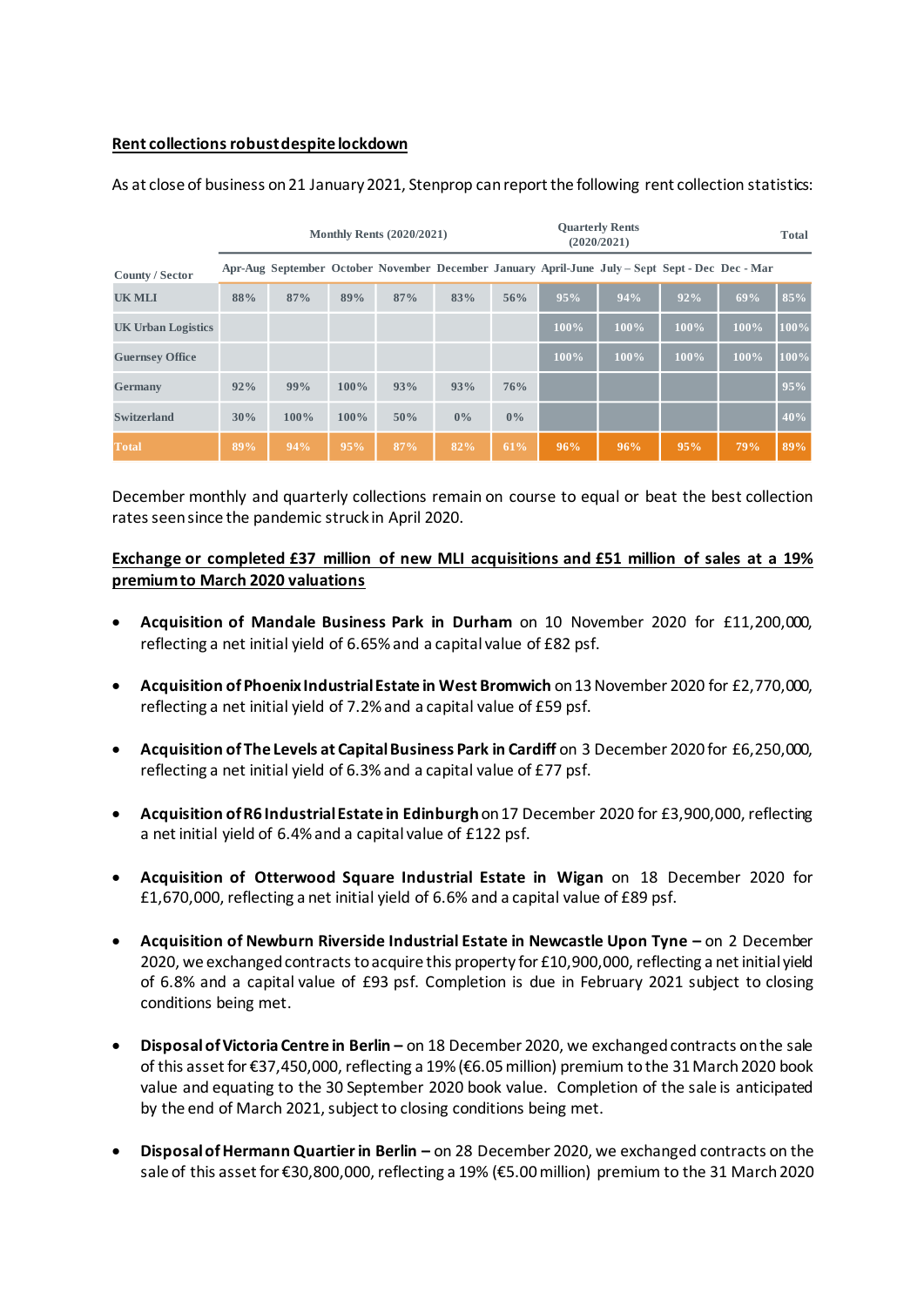book value and equating to the 30 September 2020 book value. Completion of the sale is anticipated by the end of March 2021, subject to closing conditions being met.

Most of the above transactions have already been announced on RNS and SENS. For full details please visi[t https://stenprop.com/investors/regulatory-news-service/](https://stenprop.com/investors/regulatory-news-service/)

### **Significant reduction in the cost of borrowing**

During the period we completed two debt refinancings secured against assets within our UK industrial portfolio:

- 1. On 4 December 2020 we refinanced an existing £61.5 million senior loan with a new sevenyear fixed rate £66.5million (38% LTV) loan from Reassure.
- 2. On 22 December 2020 we extended our senior debt facility with Lloyds from £26 million to £50 million, raising additional monies against the recently acquired MLI assets, together with moving to a SONIA based loan.

Upon completion of these two new debt facilities the average cost of senior debt on the UK industrial portfolio fell from 3% to 2% per annum, equating to an interest saving of approximately £1.3 million per annum on a like for like basis.

As at close of business on 31 December 2020, Stenprop's loan-to-value ratio (LTV) was 40% on drawn facilities, and approximately 35% when allowing for free cash<sup>2</sup>.

#### **Notes**

The financial information on which this trading update is based has not been reviewed or reported on by the Company's external auditors.

 $1$  Contractual Rental Income represents the annual income secured from a lease contract ignoring any incentives and break options in the lease.

<sup>2</sup> Calculated as gross borrowing less available cash, divided by gross asset value based on our 31 March 2020 valuations adjusted for subsequent acquisitions and disposals and changes in foreign exchange rates.

*To receive details of all future announcements made by Stenprop, please add your name and email address to our Investor News email list at<https://stenprop.com/media/stenprop-investor-news/>*

For further information:

### **Stenprop Limited**

Paul Arenson [\(paul.arenson@stenprop.com\)](mailto:paul.arenson@stenprop.com) Julian Carey [\(julian.carey@stenprop.com](mailto:julian.carey@stenprop.com)) James Beaumont [\(james.beaumont@stenprop.com](mailto:james.beaumont@stenprop.com))

**Numis Securities Limited (Financial Adviser)** +44 (0)20 7260 1000 Hugh Jonathan Vicki Paine

**FTI Consulting (PR Adviser)** +44 (0)20 3727 1000